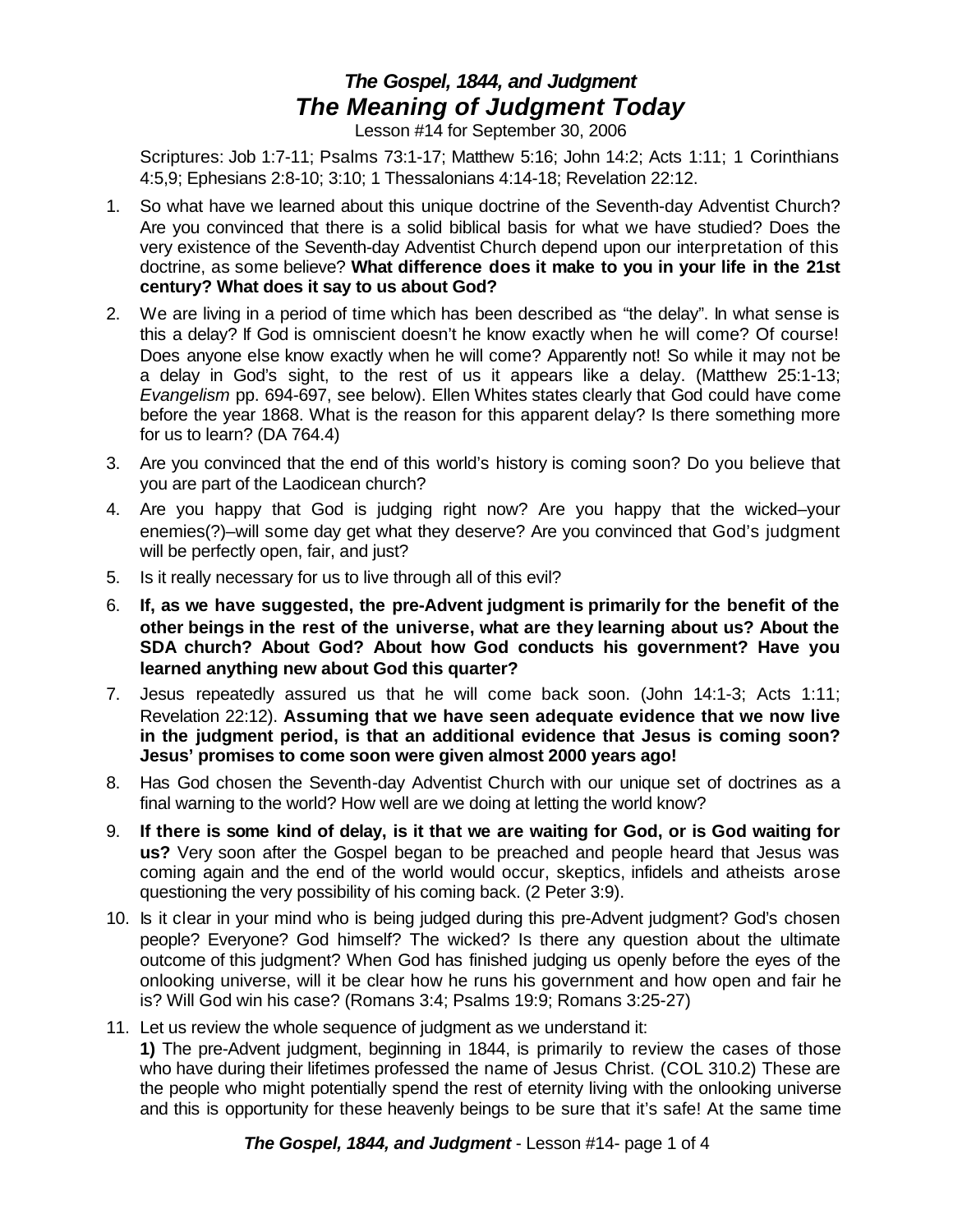a decision will be made for every person who has ever lived about whether each is going to be saved or lost.

**2)** When the righteous get to heaven, during the millennium, (Revelation 20) the cases of the wicked will be reviewed in more detail. (GC 480.1) The onlooking universe, and all of us, will get the opportunity to understand why those people who are not saved will not be there. This will also give us a chance to confirm what the onlooking universe has already decided: how fair and righteous God has been in his judgments.

**3)** At the third coming of Christ to this earth, all of the wicked will be raised to life. They will prepare themselves, under Satan's leadership, to attack the new Jerusalem–and if possible reach the tree of life. Jesus will ascend high above the New Jerusalem, and a panoramic view of the great controversy will be shown across the heavens. Every person–righteous and wicked–will be able to see the part he/she played in the larger context of the entire great controversy. When that is finished they will all bow, even the devil himself, and proclaim that God was righteous and just in his judgments. (Isaiah 45:23; Romans 14:11; Philippians 2:5-10) Technically, these three separate judgments are all part of the "investigative" portion of God's judgment. Then the executive judgment or sentencing will be carried out and the wicked will perish, while the righteous will be given their places on earth to enjoy eternal life with God forever. (GC 662-670)

- 12. Are there still a lot of questions that are unanswered in your mind? Do you believe that God has good answers to your questions?
- 13. We have spent some time discussing in some detail the prophecies of Daniel 2, 7, 8 and 9. We have looked at the parallels between these prophecies. Are you certain that we have correctly identified the four ancient kingdoms and the kingdom of God in these prophecies? Do you still have questions about the sequence of events between the downfall of the Roman empire and the establishment of God's kingdom which will last forever?
- 14. What is the relationship between the judgment–pictured in Daniel 7:9-14; 22, 26-28–and the "restoration" of the sanctuary–pictured in Daniel 8:13,14? Remember that "cleansing" is really not an adequate translation. The word really means "restored to its rightful condition". Is it possible that the sanctuary which is restored to its rightful place could refer to God himself being vindicated in the judgment? (Revelation 21:22)
- 15. **The second coming of Jesus Christ is the major theme of the New Testament. Many verses support this idea. What is the best evidence in your mind that we are approaching the second coming?** The signs in the sun, moon, and stars? The increase of evil? The increase of knowledge? The progress of the church? The 1260-day and 2300 day prophecies? The fact that man seems about to destroy this earth in which we live? When you think about the pre-Advent judgment, do you feel assured that this is a promise of the soon coming? "Perhaps the greatest and most important point about the 1844 pre-Advent judgment is that it is a message of assurance. It's the promise that as long as we remain faithful to the Lord—living in humble faith, repentance, and obedience to Him and His commands—we have a faithful High Priest ministering in our behalf, a faithful High Priest who, indeed, stands as our Substitute in judgment (see last week's lesson). Though we are sinners, though we have violated God's law, though we deserve death, we have the assurance that we will be vindicated in judgment because we have Jesus standing there in our place. This is the most important message of the 1844 pre-Advent judgment." (see *Adult SS Bible Study Guide*, Wed., Sept. 27, 2006) How do you feel about this statement? Do you feel that the pre-Advent judgment is an assurance of your salvation?
- 16. Many of our Christian friends believe that once you have become a Christian or been converted and confessed the name of Jesus, your name will be permanently inscribed in the Lamb's book of life and it can never be removed. This is sometimes called "once saved, always saved." What Biblical evidence is there that this idea is not valid? (Ezekiel 18:24;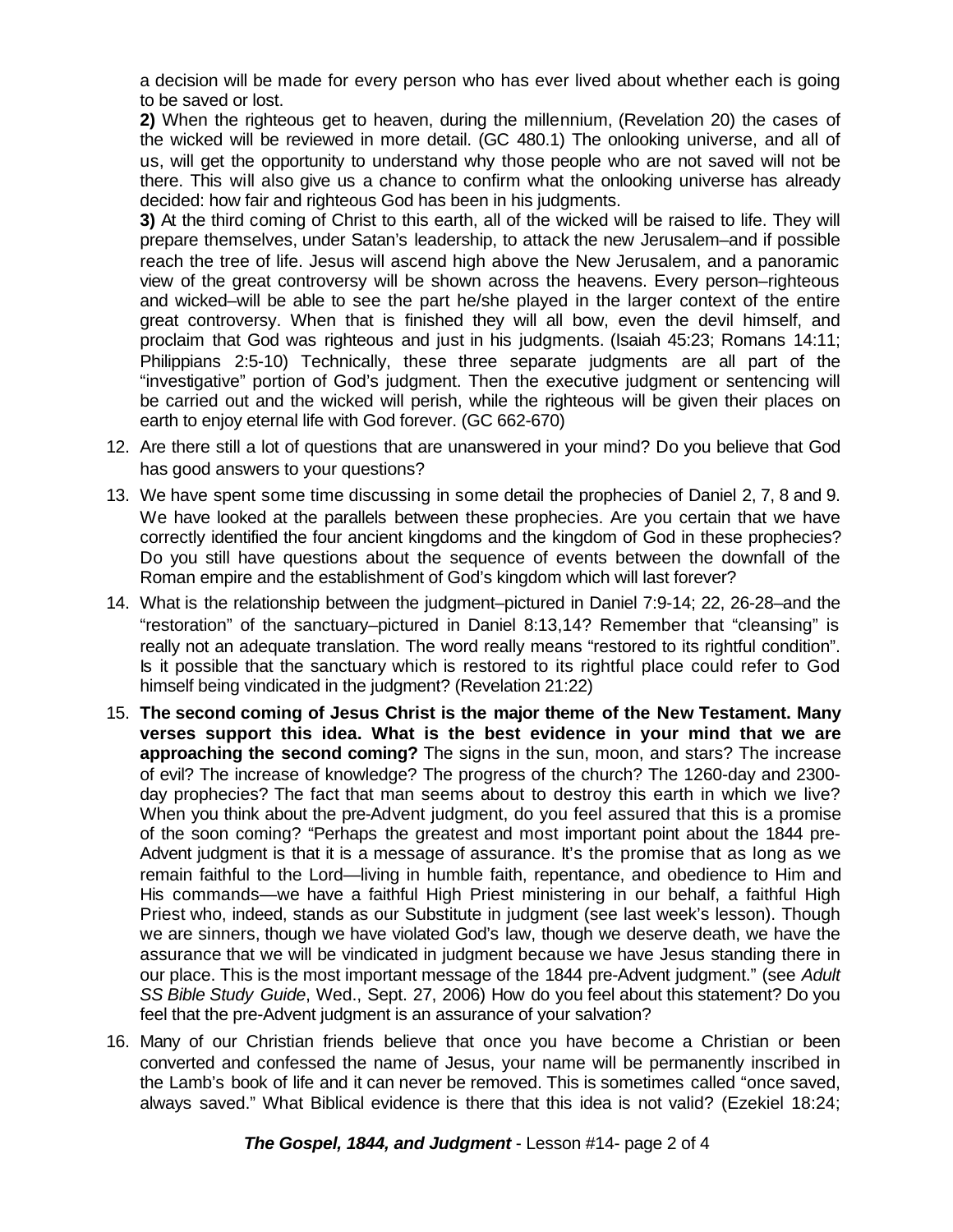Matthew 24:13; Luke 8:5-15; Romans 11:16-21; 1 Corinthians 9:27)

- 17. Ultimately, in the judgment, which is more important: the history of our past sins? Or the lives that we will live in the future? If we are perfectly safe to save and live next door to for the rest of eternity, does it really matter what kind of thoughts, or motives we had, or actions we did in the past? Is it possible for God and the onlooking universe to determine whether we are that kind of people in the pre-Advent judgment?
- 18. **Is it more important to determine how many sins are unforgiven or the trend of our lives? If we have proclaimed ourselves to be followers of Jesus Christ, shouldn't that make a difference in the way we live? Shouldn't that be apparent in the heavenly records about us?**
- 19. When the second coming is past and we are taken into the kingdom of heaven, how many questions do you think you will have? Will those questions be primarily "why" questions? What evidence will be left of the history of sin? "This new cosmos will forever be in harmony with God's eternal purposes and the home of the redeemed. The only evidence it will contain that sin ever existed will be the scars in the Redeemer's hands and feet. In that new earth, we will celebrate throughout eternity the love of God and the faithfulness of His promises these scars symbolize." (Adult SS Bible Study Teacher's Guide, p. 169)
- 20. Do you believe this? And what would be the point of having scars in the hands of Jesus feet and hands if there is no record to explain how they got there? **Will all memory of sin be wiped out? Then what was the purpose of having the great controversy in the first place?** The Bible and the record of the great controversy will be preserved forever as eternal evidence of God's righteousness and the dangers of sin and the importance of "doing what is right because it is right" and not rebelling as sinful creatures are prone to do. If the record of the great controversy is not somehow preserved then God is subjecting us to a terrible trick. But if this record will make the universe eternally secure against sin, then it's worth doing. Will there be an enormous Bible burning at the second coming?
- 21. Is it clear in your mind that we are saved by faith but judged by works? Does your life and everything that you do demonstrate to those who know you that you are a Christian? (Ephesians 2:8-10; Ecclesiastes 3:17; 12:14; 2 Corinthians 5:10; 1 Peter 1:17). What kind of message are you giving to those you associate with–and even to the onlooking universe– about your Christianity? Is it clear in your mind that the entire onlooking universe–both the good and the bad–are watching us? (Job 1:7-11; Matthew 5:16; 1 Corinthians 4:9; Ephesians 3:10)
- 22. Moreover, those who are rejoicing in the good news of salvation and the truth about God will want to tell everyone! (Daniel 12: 3)
- 23. If you had lived through the 1844 disappointment with the knowledge that you now have about the book of Daniel and its relationship to the rest of Scripture, do you think you would have remained a faithful member of the little flock–those who later became the Seventh-day Adventist Church?
- 24. Could you explain to another Christian or Bible-believer the basis for our understanding of the 3 1/2 year-1260 day-42 month prophecy? What about the 490 year prophecy? The 2300 day prophecy? If not, why not? In your mind, is the evidence not there? Have you not taken time to understand it clearly? Do you need to go back over the events of this quarter?

© 2005 Kenneth Hart M. D. *Permission is hereby granted for any non-commercial use of these materials. Free distribution is encouraged. It is our goal to see them spread as widely and freely as possible. If you would like to use them for your class or even make copies of portions of them, feel free to do so. We always enjoy hearing about how you might be using the materials and we might even want to share good ideas with others, so let us know. Info@theox.org*

*Last modified: August 11, 2006 C:\My Documents\WP\SSTG-Hart\1844-Gospel\SS-Gospel-1844-14-2006-09-30.wpd*